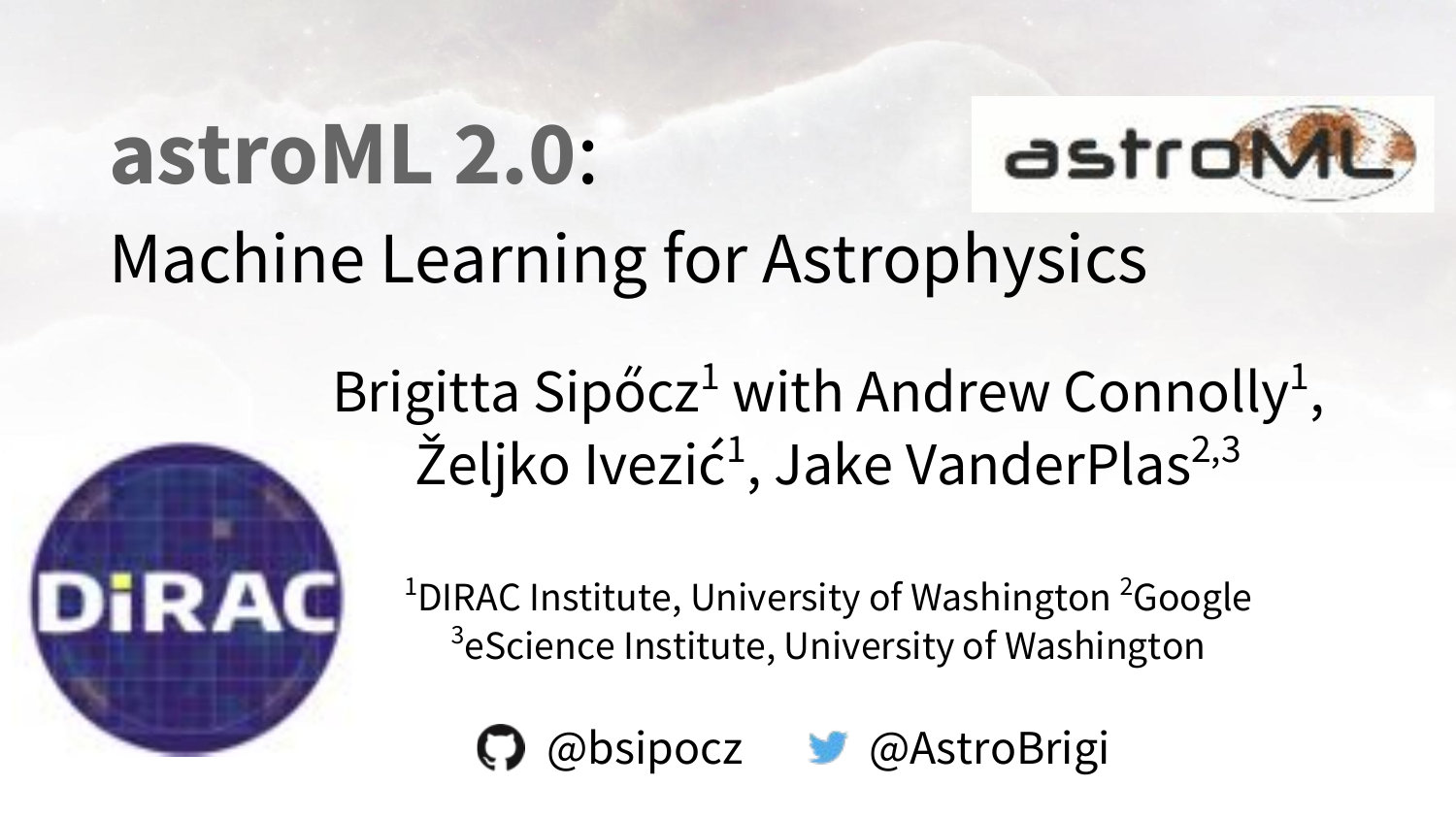#### Python is the most popular language in astronomy



Python overtook and became the most used language

Established scientific packages (e.g numpy, scipy, matplotlib, scikit-learn, astropy)

Adapted from: Nunez-Iglesias, Robitaille, [Beaumont](https://chrisbeaumont.org/)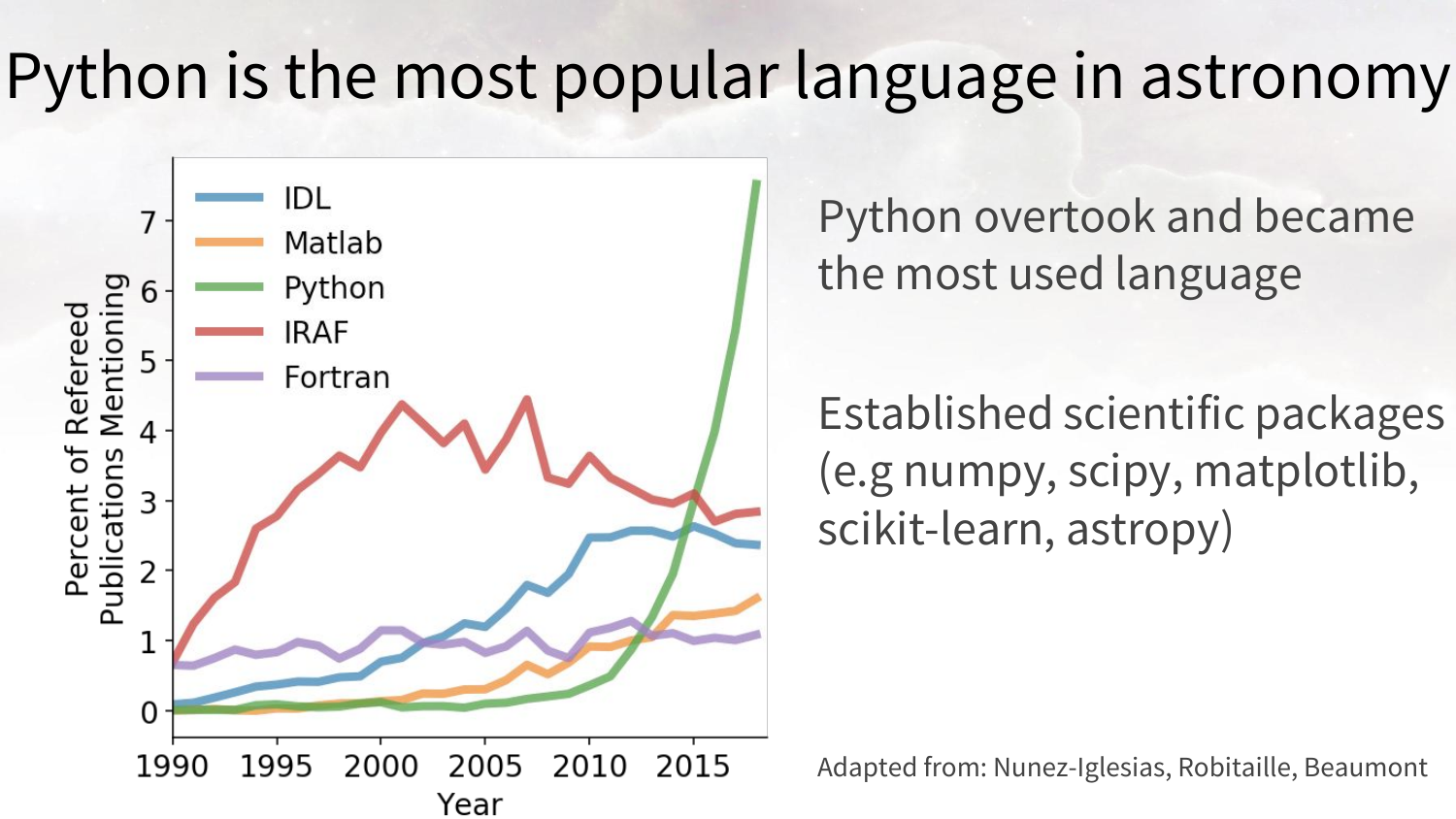## **astroML in a nutshell**

- Example driven approach, python code is available for every figure
- Provides recipes for powerful analysis, useful for education and research
- Coherent set of examples of data processing are using real data
- Move tested, useful, and generic code upstream for wider use.



PRINCETON SERIES IN MODERN ORSERVATIONAL ASTRONOMY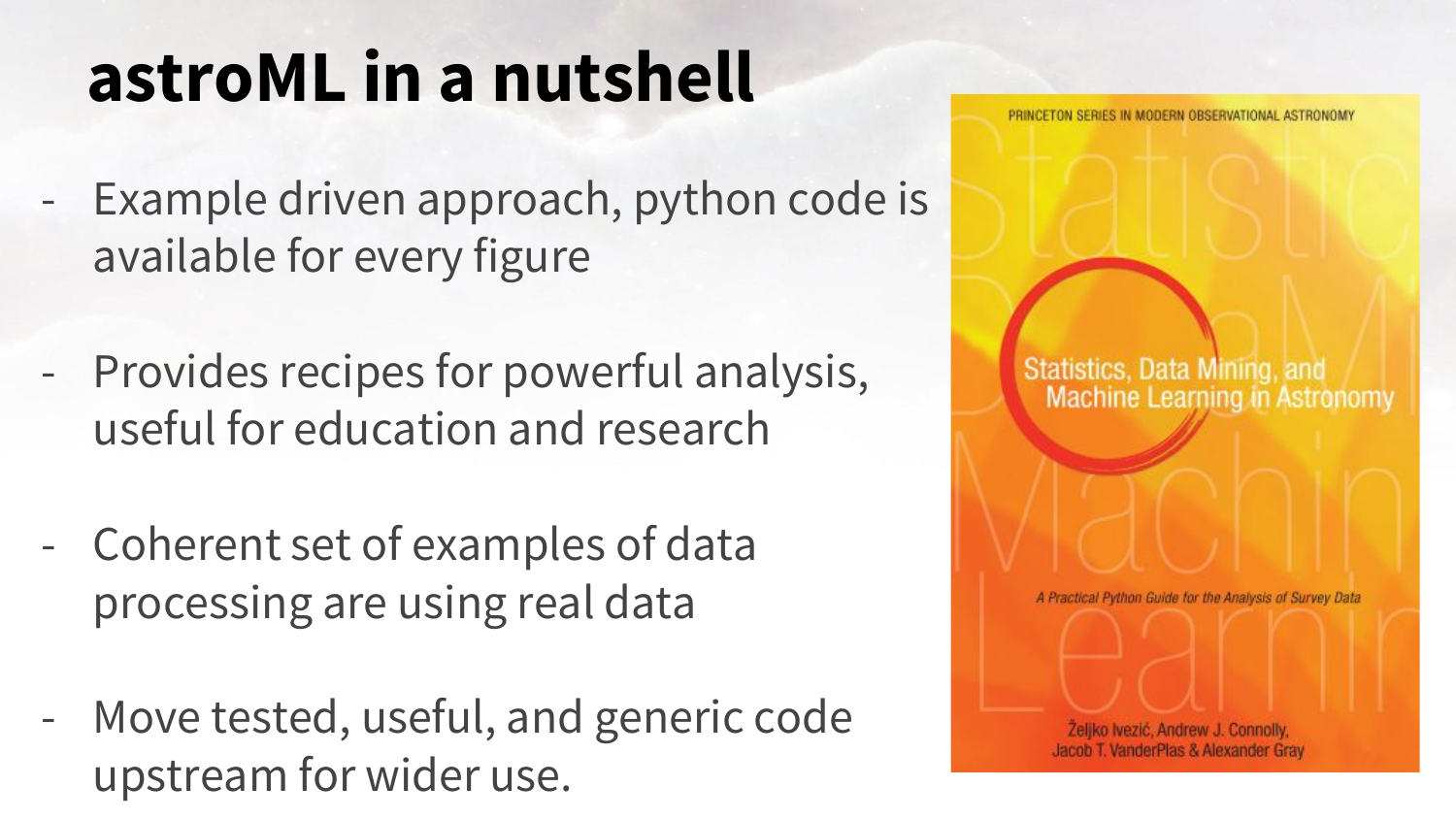#### **Current state**

- v0.4 release candidate on PyPI as of today - compatible with the latest versions of dependencies

- Many things made it upstream to scikit-learn, scipy and astropy
	- examples are updated accordingly
	- implementations in astroML have been deprecated and will be removed in the future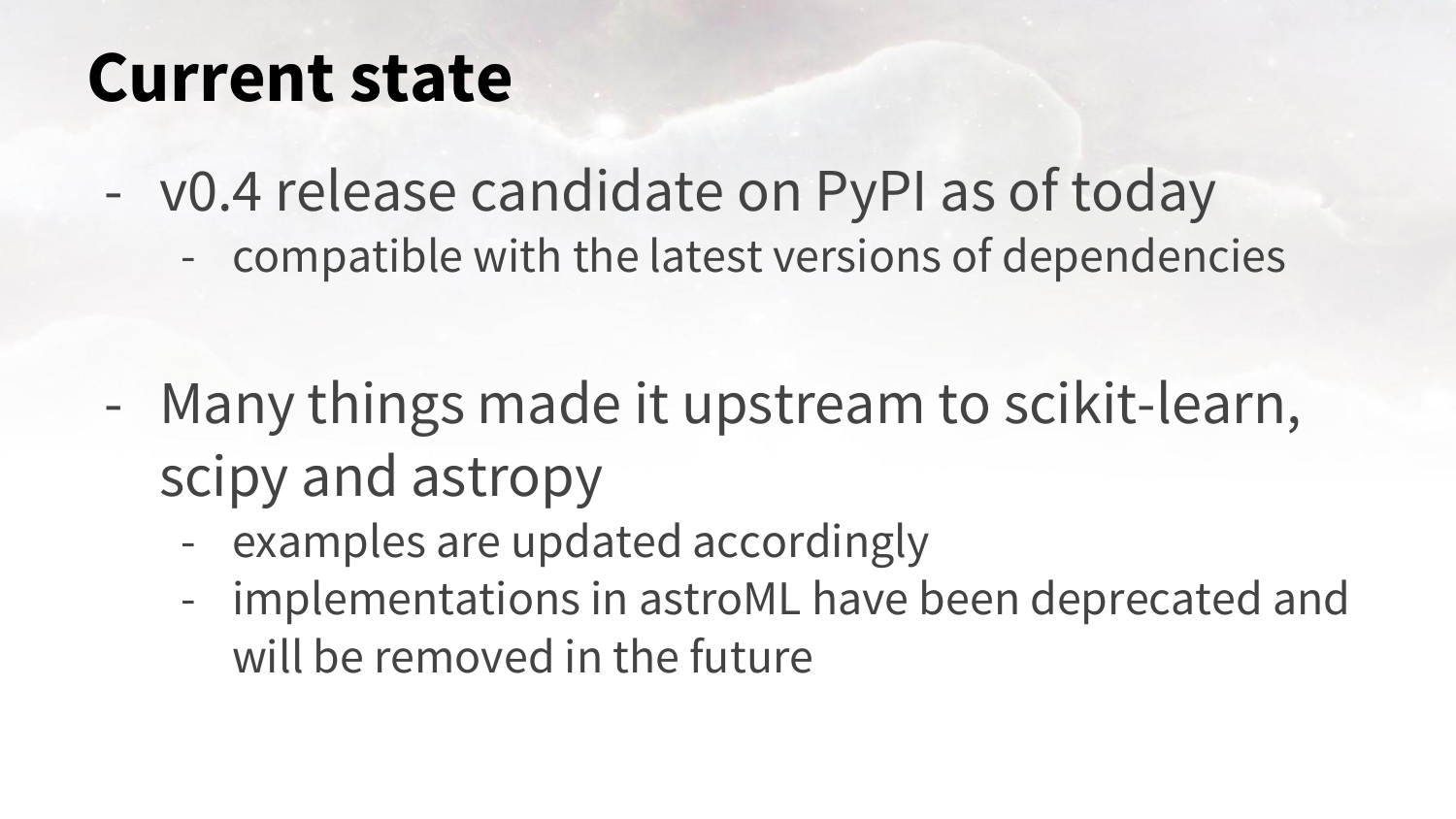## **New features on the roadmap**

- Hierarchical Bayesian modeling
- Approximate Bayesian computation
- Incorporating uncertainty
- Interface for deep learning
- Scaling to large datasets